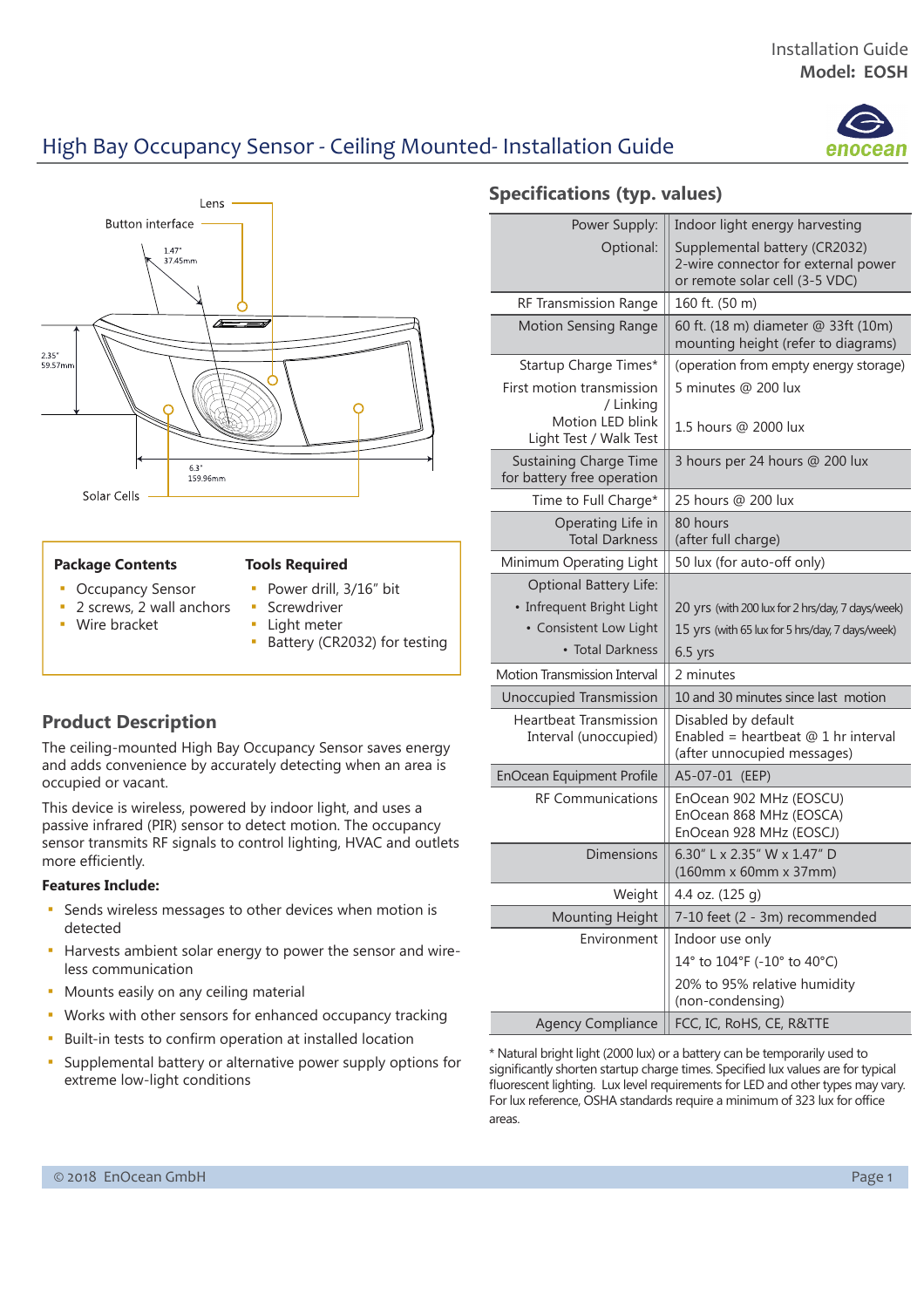### Functional Description

If motion is detected by the permanently active PIR sensor, a radio telegram indicating the occupied status will transmit immediately. A transmission interval timer starts to run with a 2 minute lockout timer. No radio telegrams will be sent out until the timer expires.

After the timer has expired, the unit will transmit occupancy upon new motion detection. An unoccupied message will be sent if no motion is detected for an extended period - sending the first at 10 minutes, then again at 30 minutes. A heartbeat message can also be enabled.

### **1.** Planning

Take a moment to plan for the sensor's successful operation and optimal communication with other system components.

Remove the sensor from its packaging and place it under a bright light to provide the required startup charge. Optionally, to ensure the sensor energy storage is fully charged, insert a CR2032 battery for 5 minutes while in a well-lit location.

- Ensure the location provides consistent and adequate light
- Locate the sensor between 10 ft to 33 ft (3m to 10m) high
- **EXECT** Avoid installed near ceiling fan or hanging light fixtures
- Consider the area's traffic patterns and principal use, for example, walking, working, lounging or sleeping
- **Provide a minimum clearance of 4 ft.**  $(1.2 \text{ m})$  **away from heat** sources, light bulbs, forced air, or ventilation systems
- Consider the construction materials (such as metal) in the space and obstacles that may interfere with RF signals

### Sensor Range

A single occupancy sensor provides sufficient coverage for most applications. For some applications, multiple sensors may be required to provide complete coverage.

### Coverage Diagrams





To provide coverage for very high ceilings, a wall sensor can be incorporated in the plan for complete coverage.

#### $2.$ **Installing**

The occupancy sensor can be mounted on most ceilings with the provided screws, or mounted on dropped ceilings, using the provided wire bracket.

NOTE: It is often easier to link the sensor before it is mounted on the ceiling. Refer to the "Linking" section.

- 1. Decide where you want to install the occupancy sensor. Tip: For visual alignment, orient the sensor parallel to one of the walls.
- 2. Remove the mounting plate from the sensor.
- 3. Decide which of the two installation options is appropriate.

#### **A. Screw Mounting Plate to the Ceiling**

- i. Hold the mounting plate in place on the ceiling and use a pencil to lightly mark two small dots for the screw drill points.
- ii. Drill two holes with a 3/16" drill bit and insert the wall anchors.
- iii. Insert the first screw loosely and level the mounting plate.
- iv. Insert the second screw and then hand-tighten the first screw.



#### **B. Mount Using the Wire Bracket**

- i. Remove the ceiling tile where you want to mount the sensor.
- ii. Place the mounting plate squarely on the ceiling tile and use the wire to mark two points for the holes.
- iii. Punch two small holes through the ceiling tile at the marked points.
- iv. Insert the wire bracket through the two holes in the mounting plate.

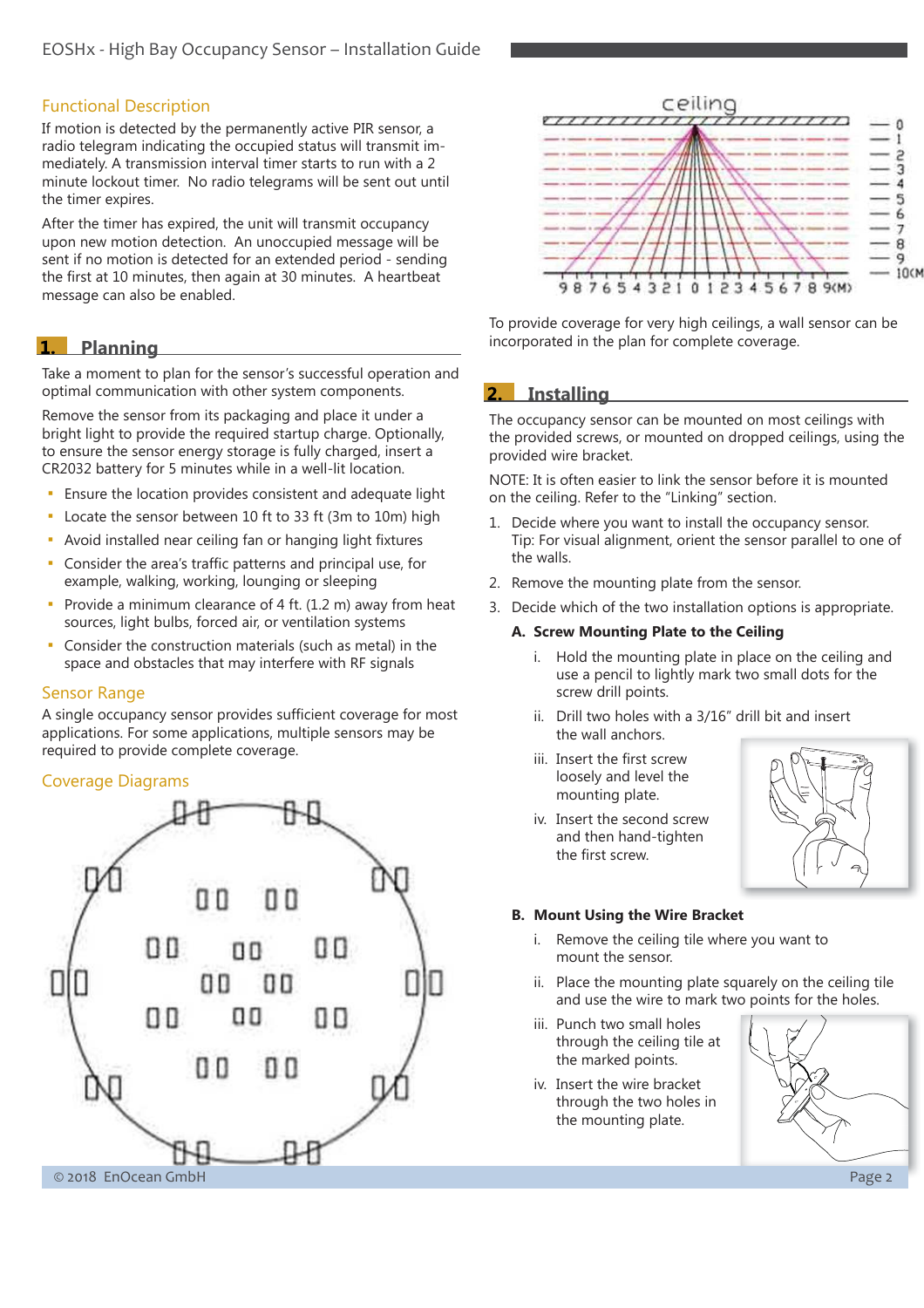### EOSHx- High Bay Occupancy Sensor – Installation Guide

v. Feed the wires through the holes in the ceiling tile.



vi. On the front of the ceiling tile, flatten the wire bracket so it is snug against the mounting plate.



vii. On the back of the ceiling tile, twist the wires together to hold the mounting plate securely.



viii. Replace the ceiling tile.

4. Attach the sensor to the mounting plate. With the 2-button interface facing you, slide the sensor to the left on the mounting plate until it snaps into place.



5. Confirm the sensor is properly positioned to detect motion and has sufficient light to operate - refer to the "Walk Test" and "Light Test" sections.

### **3.** Linkina

Two or more compatible devices can be linked and configured to provide the desired control. There are two basic types of devices in the system; transmitters and transceivers.

- **Transmit-only:** Transmitters are simple energy-harvesting devices that send RF messages to communicate a condition, level, or state. Transmitters can only be linked to transceivers. Examples > Rocker Switches, Occupancy Sensors
- **Transmit & Receive:** Transceivers are controlling devices that send as well as receive RF messages. They also process relevant control logic, and actuate the appropriate outputs (switching a light on or off for example). Transceivers can be linked with transmitters as well as other transceivers. Examples > Relays, Dimmers, Gateways

#### **The Occupancy Sensor is a Transmit-only Device.**

To link the occupancy sensor to a transceiver; the transceiver must first be powered, within wireless range of the sensor, and set to accepts links.

Next, the desired transmitter, or another transceiver, is triggered to send a special link message. The awaiting transceiver receives and stores the link permanently so the devices can interact to provide a variety of intelligent control options.

#### **To Link or Unlink an Occupancy Sensor**

- 1. Set the desired transceiver to the desired Link/Unlink mode. (refer to that device's installation guide).
- 2. Click the Menu button on the bottom of the sensor once. This sends a link/unlink radio telegram.



NOTE: The button interface on the sensor is used for linking and testing only. The occupancy timer settings are configured on the transceiver to which the sensor is linked.

### **Refer to the "Linking" section of the transceiver/controller installation guides to complete the linking & setup process.**

### Testing the Sensor

Before starting a test, ensure the sensor's energy storage is fully charged by placing it under bright light (2000 lux) for 1.5 hours, or insert a battery for 5 minutes while in a well-lit area.

NOTE: If the sensor does not have a sufficient charge, it cannot enter into the test modes. No LED light or 1 red blink when the set button is pressed indicates insufficient charge.

If a battery is used to charge the sensor for a light test, ensure it is removed to get an accurate light measurement.

A test mode will stay active for 3 minutes. To exit a test and resume normal operation, press and hold the Menu button for 5 seconds.

### Walk Test

Use the walk test to confirm that motion is within the sensor's range.

- 1. Press and hold the Set button for 5 seconds. •• > Red LED will blink to confirm that a walk test is active.
- 2. Move in and out of the sensor's range to determine its coverage area.
	- ••> Sensor will blink when it detects motion.
- 3. Make small hand movements just inside the limit of the sensor's range to see if the motion triggers a response.

NOTE: Ensure the sensor does not falsely trigger from user activity outside the desired zone or other heat and motion sources. If false triggering occurs, adjust the sensitivity switch (next to the battery slot) from REG to LOW.